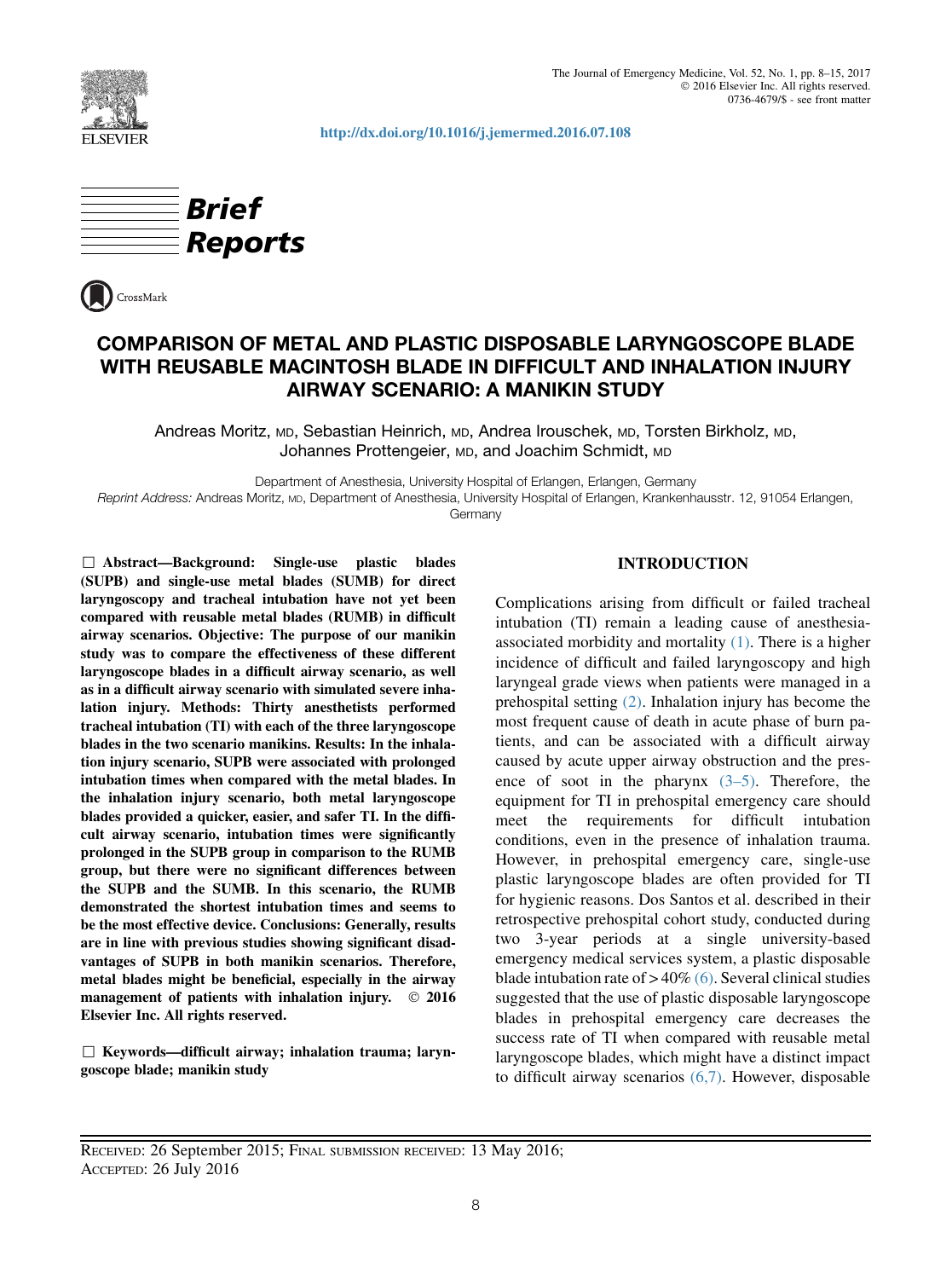metal blades have not been compared with reusable metal and disposable plastic blades in difficult airway scenarios in a single study. The purpose of this study was to compare the effectiveness of a single-use plastic blade (SUPB), a single-use metal blade (SUMB), and a reusable metal blade (RUMB) in a simulated difficult airway scenario caused by a rigid cervical collar, as well as in a simulated inhalation injury airway scenario that combines a difficult airway and a limited view caused by a sooted pharynx.

# MATERIALS AND METHODS

Thirty anesthetists with a median clinical experience of 3.5 years (interquartile range  $2-6$  years) voluntary participated in this randomized crossover trial. Data were anonymized and information on the performance of individual participants was not made available to anybody outside the research team. We notified local ethics committee of the University Erlangen-Nürnberg about the study. The ethics committee waived a formal submission for approval.

Each anesthetist performed TI with a SUMB (disposable Macintosh cold light laryngoscope blade, size 3, P.J. Dahlhausen & Co. GmbH, Cologne, Germany), a SUPB (disposable laryngoscope blade Macintosh, size 3, Intersurgical GmbH, Sankt Augustin, Germany), and a RUMB (reusable X-LITE Macintosh laryngoscope blade, size 3, Wirutec Rüsch Medical Vertriebs GmbH, Sulzbach, Germany) (Figure 1) in a difficult airway scenario manikin (Laerdal Medical AS, Stavanger, Norway), as well as an inhalation injury airway scenario manikin (Erlanger Inhalation Injury Manikin, a modified Laerdal Medical AS manikin) (Figure 2).



Figure 1. The three different laryngoscope blades used in this study. From top to bottom: single-use metal blade (disposable Macintosh cold light laryngoscope blade, size 3, P.J. Dahlhausen & Co. GmbH, Cologne, Germany), singleuse plastic blade (disposable laryngoscope blade Macintosh, size 3, Intersurgical GmbH, Sankt Augustin, Germany), and the reusable metal blade (reusable X-LITE Macintosh laryngoscope blade, size 3, Wirutec Rüsch Medical Vertriebs GmbH, Sulzbach, Germany).



Figure 2. Erlanger Inhalation Injury Manikin, a modified Laerdal Medical AS manikin. The difficult airway is simulated by cervical immobilization applying a cervical collar. The pharynx is pigmented with activated carbon.

To simulate an inhalation injury, the pharynx of the Erlanger Inhalation Injury Manikin was pigmented with activated carbon (Figure 3). The neck of both manikins was fixed in a neutral position by a rigid cervical collar and thus the distance between the free edge of the upper and lower incisors (interdental distance) was limited. These conditions turned it into a difficult intubation model (8).



Figure 3. Oropharynx of the Erlanger Inhalation Injury Manikin. To simulate an inhalation injury, the pharynx is pigmented with activated carbon.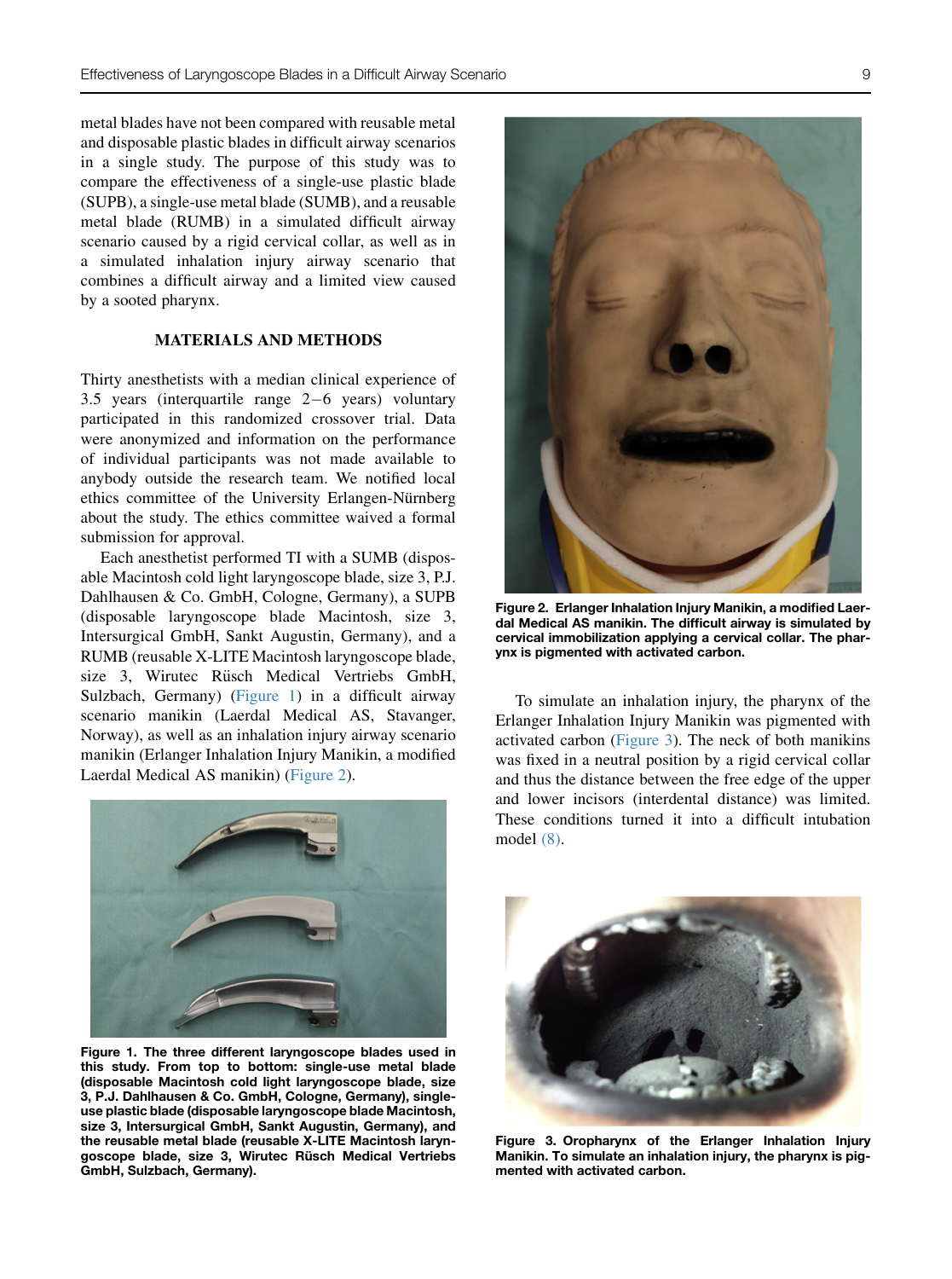The order in which the manikins were tested was randomized by opening two sealed opaque envelopes containing the names of the manikins. The sequence of laryngoscope blade use was also randomized for each scenario by using three sealed opaque envelopes containing the names of the laryngoscope blades.

Thermal injury to supraglottic structures results in edema and can rapidly lead to upper airway obstruction (9). Therefore, all intubations were performed with a 6.0 mm cuffed endotracheal tube ([ETT]; Super Safetyclear endotracheal tube, internal diameter 6.0 mm; Wirutec Rüsch Medical Vertriebs GmbH, Sulzbach, Germany) and a laryngoscope handle with LED illumination (Heine Standard F.O., Heine Optotechnik GmbH & Co. KG, Herrsching, Germany). Before each intubation attempt, a reusable endotracheal tube introducer was inserted into the ETT. The cuff was lubricated with a silicone spray and the cuff was inflated and deflated with a 10-mL syringe.

In order to compare the different laryngoscope blades, the intubation process was divided into three different time episodes:

- 1. The duration of a successful intubation attempt was defined as the time from insertion of the blade between the teeth until the ETT was connected to a self-inflating resuscitation bag and the presence of lung inflation was confirmed (''time to ventilate'').
- 2. The time to visualization of the glottis (''time to vocal cords'') was defined as the time from insertion of the blade between the teeth until the glottis was visualized.
- 3. The time to TI (''time to intubate'') was defined as the time from insertion of the blade between the teeth until the ETT was expected to be correctly positioned.

The primary endpoint was the "time to ventilate". Esophageal intubations, attempts requiring > 120 s, and more than two attempts, were recorded as failed intubation attempts. All time measurements were made by the same person by direct observation with a stopwatch to avoid interobserver error.

We recorded the rate of successful intubation, the number of intubation attempts, and the laryngeal view according to the Cormack-Lehane score. The number of optimization maneuvers (readjustment of the head position, application of external laryngeal pressure, and the need for assistance by a second person) and the number of audible dental click sounds indicating dental damage were recorded as 0, 1, and  $\geq$  2 times during the TI attempt. After completing the procedure, each anesthetist was asked to score the view, the rigidity of the blade, the intubation effort, the difficulty of use of each investigated device, and the overall impression using a numeric rating scale (0 to 100 mm, from excellent/very easy to poor/very difficult). After each scenario, the participants were asked to indicate their preferred laryngoscope blade.

Statistical comparisons were only made within the two airway scenarios. Data for the success of TI attempts were analyzed using the  $\chi^2$  test. Data for the number of intubation attempts, time to vocal cords, time to intubate, time to ventilate, number of optimization maneuvers, number of dental clicks, Cormack-Lehane score, view, rigidity of the blade, intubation effort, difficulty of use of each device, and overall impression were analyzed using the Kruskal-Wallis rank test with Bonferroni correction. All analyses were performed by Statistica 6 software (StatSoft GmbH, Hamburg, Germany). Statistical significance was accepted at  $p < 0.05$ . Continuous data are presented as mean (standard deviation), ordinal data were presented as medians (interquartile range), and categorical data were presented as percentages.

The sample size estimation was based on time to ventilate duration. After a pilot study period, we estimated that the time required for the successful intubation attempt would be 19 s for the RUMB, the gold standard for this study, with a standard deviation of 5 s, in the difficult airway scenario. We considered an absolute change of 25% in the duration of TI as a clinically significant change, in numbers, a reduction to 14 s or an increase to 24 s. With an  $\alpha$  error of 0.05 and  $\beta$  error of 0.2, for an experimental design incorporating three equal-sized groups, we estimated that at least 22 participants would be required.

#### RESULTS

# Participant Characteristics

Thirty anesthetists participated in the study (4 pre-registration house officers, 18 senior house officers, 7 specialist registrars and 1 consultant; 17 males and 13 females; mean age of 31 years).

#### Scenario 1: Difficult Airway

All anesthetists intubated the trachea successfully with all three different laryngoscope blades. There was no difference in the number of required TI attempts between the different laryngoscope blades. Each anesthetist intubated the trachea with a single attempt. There were no significant differences between SUPB and SUMB in the recorded intubation times. The time to visualize the glottis (time to vocal cords) ( $p = 0.020$ ) and the time to ventilate ( $p = 0.044$ ) were significantly shorter with the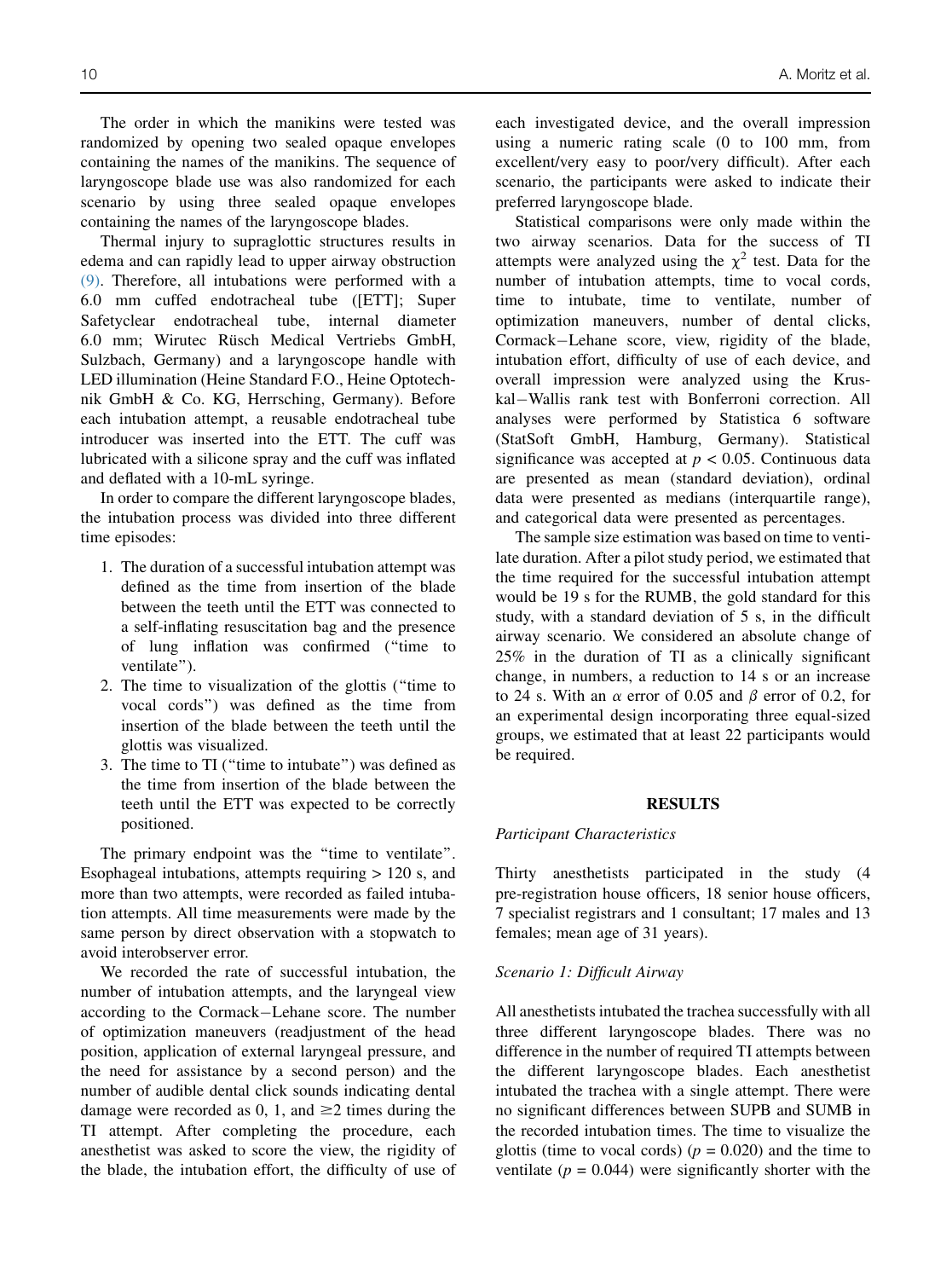RUMB compared with the SUPB. There were no differences for the severity of dental compression, the Cormack–Lehane score and the number of optimization maneuvers, with only one anesthetist requiring more than one optimization maneuver with the SUPB. The RUMB required less effort during TI ( $p = 0.004$ ) and was judged as easier to use than the SUPB ( $p = 0.002$ ). Although the SUMB was considered to be more stable compared with the SUPB ( $p < 0.001$ ), the RUMB was considered to be even more stable than the SUMB ( $p = 0.005$ ) and the SUPB ( $p < 0.001$ ). Regarding the overall impression of the devices, the participants rated the RUMB best. Forty-three percent (95% confidence interval [CI] 26–62.3%) preferred the RUMB, followed by the SUMB (10%) (95% CI 2.6–27.7%). Forty-three percent (95% CI 26–62.3%) of the anesthetists would use the RUMB as well as the SUMB in the normal difficult airway scenario (Table 1).

#### Scenario 2: Inhalation Injury Airway

The rate of successful TI and the number of TI attempts were not significantly different between the groups. However, the failure rate was 3.3% (95% CI 0.2–19.1%) with the RUMB, as one attempt was requiring  $> 120$  s, and 0% (95% CI 0–14.1%) with the SUMB and 10% (95% CI 2.6–27.7%) with the SUPB, respectively. Using the SUMB or the RUMB, the participants only required one attempt to intubate the trachea in the prescribed time. With the SUPB, 20% (95% CI 8.4–39.1%) of the anesthetists required more than one TI attempt. The time to visualize the glottis (time to vocal cords)  $(p < 0.001$ ; SUPB vs. RUMB)  $(p = 0.004$ ; SUPB vs. SUMB), the time to TI (time to intubate) ( $p < 0.001$ ; SUPB vs. RUMB)  $(p = 0.033;$  SUPB vs. SUMB), and the time to ventilate  $(p < 0.001;$  SUPB vs. RUMB)  $(p = 0.045;$  SUPB vs. SUMB) were significantly shorter

|  |  |  |  |  |  |  | Table 1. Tracheal Intubation Data for the Different Laryngoscope Blades in the Difficult Airway Scenario |
|--|--|--|--|--|--|--|----------------------------------------------------------------------------------------------------------|
|--|--|--|--|--|--|--|----------------------------------------------------------------------------------------------------------|

| <b>Intubation Data</b>                         | <b>SUMB</b>          | <b>SUPB</b>                  | <b>RUMB</b>         |
|------------------------------------------------|----------------------|------------------------------|---------------------|
| Overall success rate, n (%) [95% CI]           | 30 (100) [85.9-100]  | 30 (100) [85.9-100]          | 30 (100) [85.9-100] |
| No. of intubation attempts, n (%) [95% CI]     |                      |                              |                     |
|                                                | 30 (100) [85.9-100]  | 30 (100) [85.9-100]          | 30 (100) [85.9-100] |
| 2                                              | $0(0)$ [0-14.1]      | $0(0)$ [0-14.1]              | $0(0)$ [0-14.1]     |
| 3                                              | $0(0)$ [0-14.1]      | $0(0)$ [0-14.1]              | $0(0)$ [0-14.1]     |
| Median (IQR)                                   | $1(1-1)$             | $1(1-1)$                     | $1(1-1)$            |
| Severity of dental compression, n (%) [95% CI] |                      |                              |                     |
|                                                | 22 (73.3) [53.8-87]  | 23 (76.7) [57.3-89.4]        | 27 (90) [72.3-97.4] |
|                                                | $5(16.7)$ [6.3-35.5] | $6(20)$ [8.4-39.1]           | $3(10)$ [2.6-27.7]  |
| $\geq$ 2                                       | $3(10)$ [2.6-27.7]   | $1(3.3)$ [0.2-19.1]          | $0(0)$ [0-14.1]     |
| Median (IQR)                                   | $0(0-1)$             | $0(0-0)$                     | $0(0-0)$            |
| No. of optimization maneuvers, n (%) [95% CI]  |                      |                              |                     |
| 0                                              | 27 (90) [72.3-97.4]  | 26 (86.7) [68.4-95.6]        | 27 (90) [72.3-97.4] |
|                                                | $3(10)$ [2.6-27.7]   | $3(10)$ [2.6-27.7]           | $3(10)$ [2.6-27.7]  |
| $\geq$ 2                                       | $0(0)$ [0-14.1]      | $1(3.3)$ [0.2-19.1]          | $0(0)$ [0-14.1]     |
| Median (IQR)                                   | $0(0-0)$             | $0(0-0)$                     | $0(0-0)$            |
| Time to vocal cords, s, median (IQR)           | $5.9(4.5 - 8.4)$     | $7.6(6 - 10.4)$ <sup>+</sup> | $5.7(4.4 - 7.7)$    |
| Time to intubate, s, median (IQR)              | $12.1 (9.6 - 14.7)$  | 11.9 (10.9-15.4)             | 10.6 (8.8-12.2)     |
| Time to ventilate, s, median (IQR)             | 20.2 (16.6-24.3)     | $21.1(19.2 - 24.8)$          | 18.4 (15.8-21.3)    |
| View, cm, median (IQR)                         | $2(1-3)$             | $2.5(1 - 3.9)$               | $1.9(1-2)$          |
| Rigidity, cm, median (IQR)                     | $2(1-3)$             | $5(4-6)*$ §                  | $0.5(0-1)$          |
| Intubation effort, cm, median (IQR)            | $3.6(2 - 5.8)$       | 4.1 $(2.9 - 6.1)$ $\pm$      | $2(1-4.9)$          |
| Overall impression, cm, median (IQR)           | $2(1-3)$             | 4.6 $(3-6.9)$ <sup>*</sup> § | $1(0.1-2)$          |
| Difficulty of use, cm, median (IQR)            | $2.1(2-4)$           | $3.1(2.1-5)$                 | $2(1-3)$            |
| Cormack-Lehane score, median (IQR)             | $2(1-2)$             | $2(1-2)$                     | $1.5(1-2)$          |
| Preferred laryngoscope blade, n (%) [95% CI]   |                      |                              |                     |
| <b>RUMB</b>                                    | 13 (43.3) [26-62.3]  |                              |                     |
| <b>SUMB</b>                                    | $3(10)$ [2.6-27.7]   |                              |                     |
| SUMB and RUMB                                  | 13 (43.3) [26-62.3]  |                              |                     |
| No difference                                  | $1(3.3)$ [0.2-19.1]  |                              |                     |

CI = confidence interval; IQR = interquartile range; RUMB = reusable metal blade; SUMB = single-use metal blade; SUPB = single-use plastic blade.

Data are reported as median (IQR) or as n (%) [95% CI, including continuity correction].

 $* p < 0.001$ , plastic blade vs. metal blade.

† *p* < 0.05, plastic blade vs. Macintosh laryngoscope blade.

‡ *p* < 0.01, plastic blade vs. Macintosh laryngoscope blade.

§ *p* < 0.001, plastic blade vs. Macintosh laryngoscope blade.

 $\| p < 0.05$ , metal blade vs. Macintosh laryngoscope blade.

 $\overline{\P}$   $p$  < 0.01, metal blade vs. Macintosh laryngoscope blade.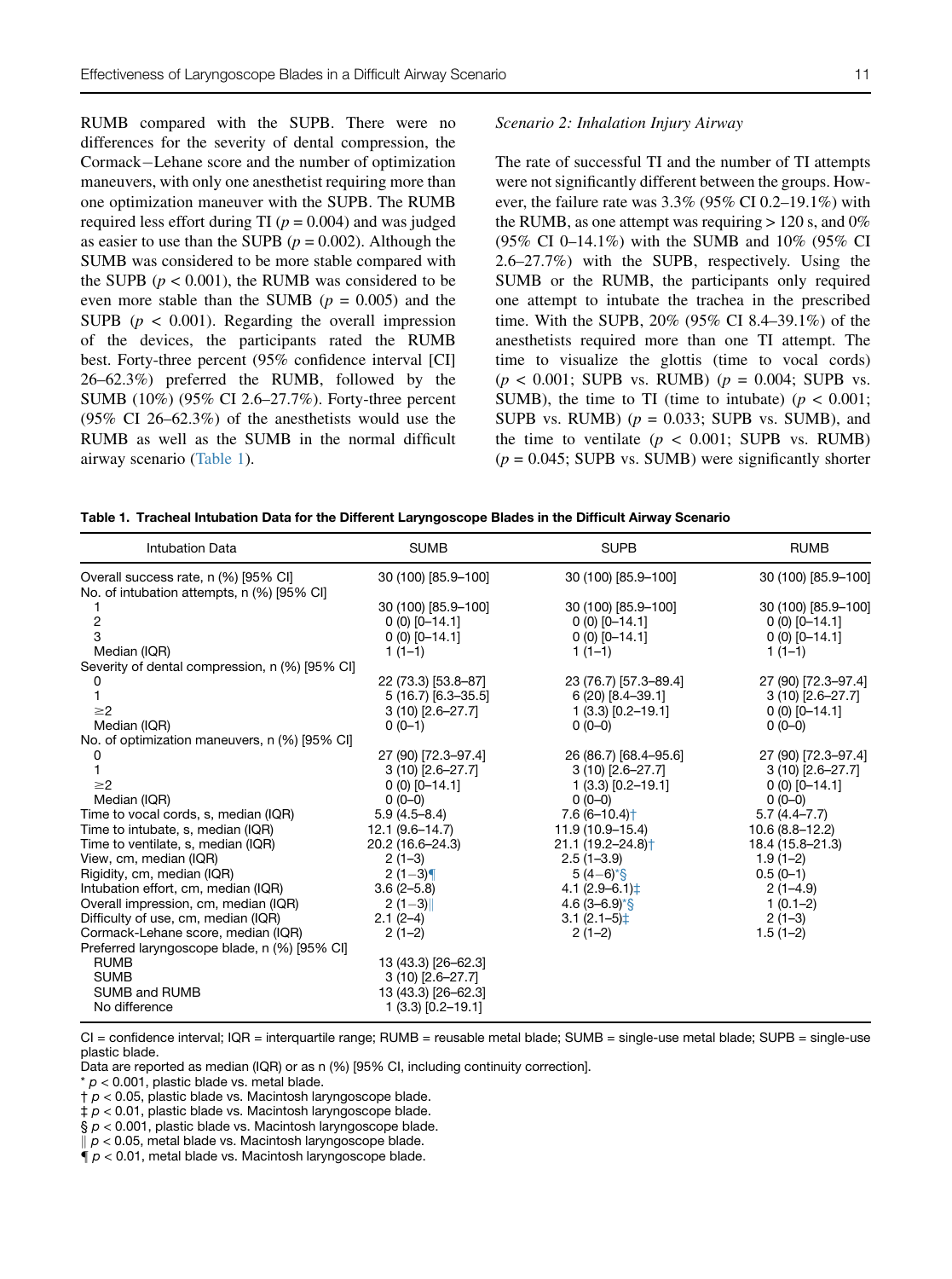with the SUMB and the RUMB, when compared with the SUPB. There were no significant differences in the severity of dental compression and the number of optimization maneuvers. However, using the SUPB, 20% (95% CI 8.4–39.1%) of the anesthetists required two or more optimization maneuvers and caused two or more dental clicks. The RUMB demonstrated advantages over the SUPB, including a better view of the glottis  $(p = 0.002)$  and a lower Cormack–Lehane score  $(p = 0.012)$ . Both metal laryngoscope blades (RUMB) and SUMB) required less effort during TI ( $p < 0.001$ ; SUPB vs. RUMB)  $(p = 0.015;$  SUPB vs. SUMB) and were considered by the anesthetists to be more stable  $(p < 0.001)$  and easier to use  $(p < 0.001$ ; SUPB vs. RUMB)  $(p = 0.034;$  SUPB vs. SUMB) when compared with the SUPB. Regarding the overall impression of the devices, the participants rated the RUMB and the SUMB higher than the SUPB  $(p < 0.001)$ . There was no significant difference between the two metal laryngoscope blades. Fifty percent (95% CI 31.7–68.3%) of the participants preferred the RUMB, followed by the SUMB with 40% (95% CI 23.2– 59.3%) in the inhalation injury airway scenario (Table 2).

#### DISCUSSION

Difficult or failed TI is not uncommon in a prehospital emergency setting. Airway management in patients with symptomatic inhalation injury poses significant challenges because of acute upper airway obstruction and decreased visibility due to soot in the oropharynx (3,10). Prior studies have demonstrated that in prehospital emergency care, the use of a plastic disposable laryngoscope blade decreases the success rate of TI, and that metal disposable blades are superior to single-use plastic blades at first attempt and the overall number of attempts to intubate (6,7). Evans and colleagues demonstrated that the use of plastic blades

|  |  |  | Table 2.  Tracheal Intubation Data for the Different Laryngoscope Blades in the Inhalation Injury Airway Scenario |  |  |
|--|--|--|-------------------------------------------------------------------------------------------------------------------|--|--|
|--|--|--|-------------------------------------------------------------------------------------------------------------------|--|--|

| <b>Intubation Data</b>                         | <b>SUMB</b>          | <b>SUPB</b>                                 | <b>RUMB</b>           |
|------------------------------------------------|----------------------|---------------------------------------------|-----------------------|
| Overall success rate, n (%) [95% CI]           | 30 (100) [85.9-100]  | 27 (90) [72.3-97.4]                         | 29 (96.7) [81-99.8]   |
| No. of intubation attempts, n (%) [95% CI]     |                      |                                             |                       |
|                                                | 30 (100) [85.9-100]  | 24 (80) [60.9-91.6]                         | 30 (100) [85.9-100]   |
| 2                                              | $0(0)$ [0-14.1]      | $5(16.7)$ [6.3-35.5]                        | $0(0)$ [0-14.1]       |
| 3                                              | $0(0)$ [0-14.1]      | $1(3.3)$ [0.2-19.1]                         | $0(0)$ [0-14.1]       |
| Median (IQR)                                   | $1(1-1)$             | $1(1-1)$                                    | $1(1-1)$              |
| Severity of dental compression, n (%) [95% CI] |                      |                                             |                       |
|                                                | 27 (90) [72.3-97.4]  | 24 (80) [60.9-91.6]                         | 26 (86.7) [68.4-95.6] |
|                                                | $1(3.3)$ [0.2-19.1]  | $0(0)$ [0-14.1]                             | $1(3.3)$ [0.2-19.1]   |
| $\geq$ 2                                       | 2 (6.7) [1.2-23.5]   | 6 (20) [8.4-39.1]                           | $3(10)$ [2.6-27.7]    |
| Median (IQR)                                   | $0(0-0)$             | $0(0-0)$                                    | $0(0-0)$              |
| No. of optimization maneuvers, n (%) [95% CI]  |                      |                                             |                       |
| 0                                              | 24 (80) [60.9-91.6]  | 18 (60) [40.8-76.8]                         | 25 (83.3) [64.6-93.7] |
|                                                | $5(16.7)$ [6.3-35.5] | $6(20)$ [8.4-39.1]                          | 4 (13.3) [4.4-31.6]   |
| $\geq$ 2                                       | $1(3.3)$ [0.2-19.1]  | $6(20)$ [8.4-39.1]                          | $1(3.3)$ [0.2-19.1]   |
| Median (IQR)                                   | $0(0-0)$             | $0(0-1)$                                    | $0(0-0)$              |
| Time to vocal cords, s, median (IQR)           | $11.7(8.2 - 17.5)$   | 20.2 (13.5-31.8) †                          | $8.9(7-12.8)$         |
| Time to intubate, s, median (IQR)              | 21.2 (14-31.4)       | $32.9(23 - 45.1)^{*}$                       | 17.4 (12.9-23.7)      |
| Time to ventilate, s, median (IQR)             | 29.6 (23.4-46.4)     | 42 (32.7-56.4)*                             | $27.2(22 - 35.3)$     |
| View, cm, median (IQR)                         | $4(3-6)$             | 5.6 $(4-8)$ §                               | $3(1.1-5)$            |
| Rigidity, cm, median (IQR)                     | $2(1-3.9)$           | $7.1 (5 - 8.5)$ <sup><math>\pm</math></sup> | $0.6(0-2)$            |
| Intubation effort, cm, median (IQR)            | $4.5(4 - 7.9)$       | $7.8(6.1 - 8.9)^{*}$                        | $3.9(3 - 7)$          |
| Overall impression, cm, median (IQR)           | $2.6(1.2-4)$         | $8(4.9-9)$ <sup><math>\pm</math></sup>      | $1.5(1 - 2.1)$        |
| Difficulty of use, cm, median (IQR)            | $5(3-7)$             | $8.8(5.1-8)$ <sup>*</sup>                   | $3.5(2.9 - 5.9)$      |
| Cormack-Lehane score, median (IQR)             | $2(2-2)$             | $2(2-3)$ §                                  | $2(1-2)$              |
| Preferred laryngoscope blade, n (%) [95% CI]   |                      |                                             |                       |
| <b>RUMB</b>                                    | 15 (50) [31.7-68.3]  |                                             |                       |
| <b>SUMB</b>                                    | 12 (40) [23.2-59.3]  |                                             |                       |
| SUMB and RUMB                                  | $2(6.7)$ [1.2-23.5]  |                                             |                       |
| SUPB and RUMB                                  | $1(3.3)$ [0.2-19.1]  |                                             |                       |

CI = confidence interval; IQR = interquartile range; RUMB = reusable metal blade; SUMB = single-use metal blade; SUPB = single-use plastic blade.

Data are reported as median (IQR) or as n (%) [95% CI, including continuity correction].

\* *p* < 0.05, plastic vs. metal blade.

 $\uparrow$   $p$  < 0.01, plastic vs. metal blade.

‡ *p* < 0.001, plastic vs. metal blade.

§  $p$  < 0.01, plastic vs. Macintosh laryngoscope blade.

 $\mu$   $p$  < 0.001, plastic vs. Macintosh laryngoscope blade.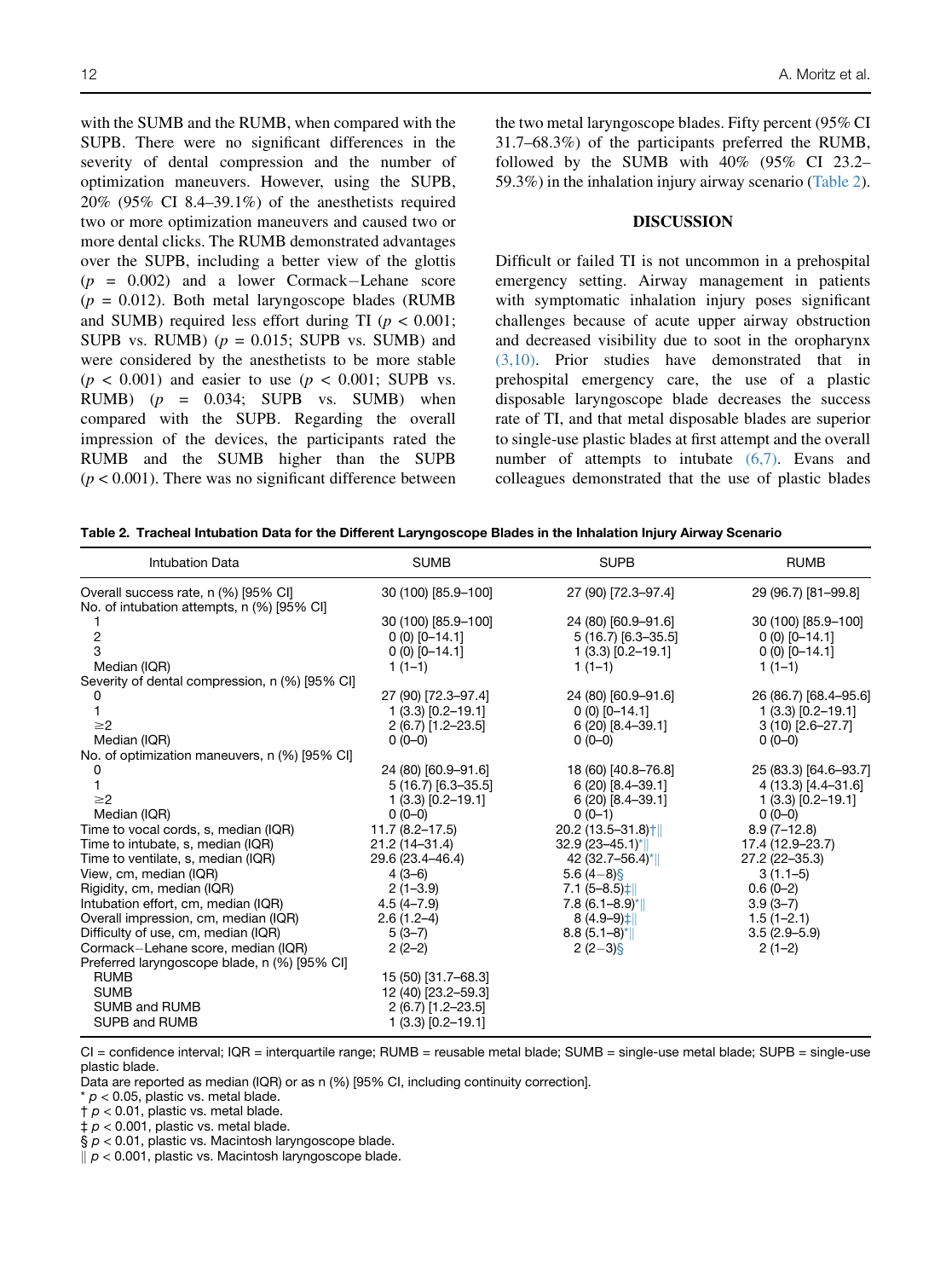results in both greater peak force and duration of laryngoscopy (11). However, in prehospital emergency care, single-use plastic laryngoscope blades are often provided for TI, as there is no need for hygienic reprocessing. In our manikin study, we aimed to evaluate the performance of different laryngoscope blades when used by anesthetists in a difficult airway, as well as an inhalation injury airway scenario.

In the difficult airway scenario, no significant differences in the recorded intubation times were observed between the two disposable laryngoscope blades. The results may be related to the simulated difficult, but not inhalation injury modified airway. Without light-absorbing activated carbon, the anesthetists can identify landmarks of the anatomy and may be able to perform successful intubation with less peak force and a slightly more flexible laryngoscope blade, such as the SUPB. In contrast, without being able to identify landmarks of the anatomy in the inhalation injury scenario, the likelihood of a faster TI may be higher with a less flexible laryngoscope blade. Scholz et al. demonstrated that anesthetists can see the larynx at very low light levels in a manikin, but that for a difficult intubation scenario, a higher light level is necessary (12). In our study, the participants rated the overall impression of SUMB higher than SUPB in the difficult airway scenario. The RUMB demonstrated further advantages over the SUPB, including significantly shorter time to vocal cords and time to ventilate. This can be due to the properties of rigidity of the RUMB. In the difficult airway scenario, the RUMB was considered by the anesthetists to be even more stable when compared with the two disposable laryngoscope blades. Thus, the maximum stability could explain the faster intubation times even in the difficult, but not inhalation injury modified, airway. Buléon et al. demonstrated, in a randomized single-center study with 1863 adults requiring general anesthesia, that glottic exposure was significantly better in the metallic reusable group compared with the plastic single-use group (13). No significant differences in the recorded intubation times were observed between the RUMB and the SUMB. This is consistent with the findings of Evans et al. (11).

In the inhalation injury scenario, the SUPB was associated with prolonged intubation times when compared with the SUMB and the RUMB. In addition, our study showed that the SUPB had more dental clicks than the metal blades (Table 2). Although, Itoman et al. demonstrated, based on a dental fracture model study, that plastic laryngoscope blades have a lower potential for dental fracture when compared with metal laryngoscope blades in routine intubations, these results may be related to the difficult anatomical orientation in the inhalation injury scenario (14). With the SUPB, a greater peak force is required to visualize the glottis (11). Without landmarks of the anatomy, the participants might have used the more flexible SUPB with more leverage force to obtain a direct view of the glottis. Thus, a greater number of dental clicks with the SUPB could result in a higher number of dental fractures. The prolonged intubation times in the inhalation injury scenario could be explained by the different properties of rigidity of metal and plastic laryngoscope blades. Goodwin et al. demonstrated that disposable metal blades are less flexible in the primary axis than single-use plastic blades (15). The ratings of the participants confirm these findings. Both metal laryngoscope blades required less effort during TI and were considered by the anesthetists to be more stable and easier to use when compared with the SUPB. In patients with symptomatic inhalation injury and acute upper-airway obstruction, the emergency TI with a less flexible metal laryngoscope blade may be easier because of the better alignment of the oral, pharyngeal, and tracheal axes. This could partially explain why most of the participants preferred the metal laryngoscope blades in the inhalation injury manikin scenario. Although, the RUMB demonstrated further advantages over the SUPB, there was no significant difference between the disposable and the reusable metal laryngoscope blades. Similar findings have been found in previous studies. Jabre et al. demonstrated that for out-of-hospital patients requiring emergency TI, the first-pass intubation success with SUMB was noninferior to first-pass success with RUMB (16).

# Limitations

This study has some limitations. First, this study is a manikin and not a clinical study. However, the simulation of intubation scenarios in anatomically correct manikins has been described to be a reliable surrogate for the clinical context  $(17)$ . Second, the potential for bias exists, as the study could not be blinded to either the participants or the assessors. Third, the anesthetists were aware that their actions were being timed, which could lead to an altered performance, as a result of the Hawthorne effect (18). Fourth, we compared only one disposable metal and one plastic laryngoscope blade with one standard RUMB. There are various other types of disposable metal and plastic blades, as well as reusable blades available, and their properties for direct laryngoscopy in the difficult airway caused by inhalation injury might be different and should be investigated. Fifth, because of the potential upper airway obstruction caused by oropharyngeal edema in patients with inhalation injury, all intubations were performed with a 6.0 mm cuffed ETT. The results might have been different using another size or brand of ETT. Sixth, certain measurements used in